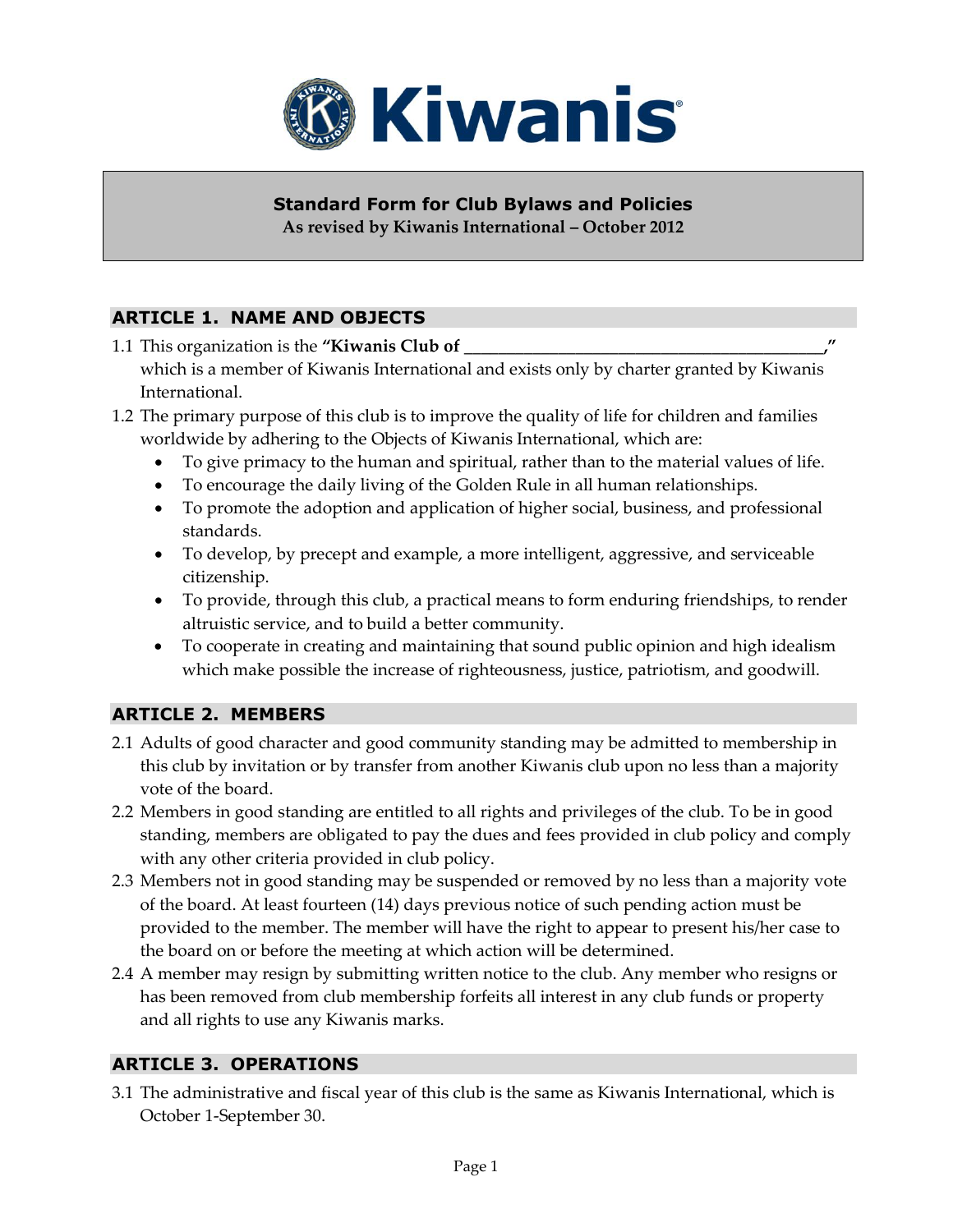- 3.2 The board will determine the frequency, day, time, and place of regular club meetings, no less than once each month. Special club meetings may be called, and scheduled meetings may be cancelled or rescheduled, by a majority vote of the board or club members, provided at least 48 hours previous notice is given. Subject to laws of local jurisdiction, club members may meet and conduct business by any method that allows all participants to simultaneously communicate with each other or as otherwise allowed by law. Participation constitutes attendance. Normal club meeting rules apply. If any votes taken verbally are unclear, they should be taken by roll call.
- 3.3 One meeting each year between January 1 and May 15 will be designated as the annual meeting for club elections. At least 30 days previous notice of the annual meeting must be given to members.
- 3.4 This club may have standing committees as determined by a majority vote of the board and defined in club policy. The president may create and appoint additional committees as desired to conduct club goals and activities, subject to approval by the board, with their purpose, term, and duties defined upon creation.
- 3.5 At least one-third (1/3) of the club members in good standing constitutes a quorum, and no less than a majority vote of the members present and voting is required to approve all business unless otherwise provided in these bylaws or club policy. At least fourteen (14) days previous notice of any pending vote must be given to the members**.**
- 3.6 This club may host activities to inform club and community members about matters of public interest. However, this club will not express any opinion or take any action regarding any candidate, legislation, or other matters of a political nature.

# **ARTICLE 4. OFFICERS AND DIRECTORS**

- 4.1 The officers will be a president, immediate past president, president-elect, treasurer, and secretary. The officers may also include one or more vice-president(s), if so defined in club policy. This club will also have a minimum of three (3) directors as stated in club policy. No offices may be held by the same person except those of secretary and treasurer, and no person shall simultaneously serve as an officer and a director. This club may also have such other offices as may be required by the laws of local jurisdiction. The names, terms, and duties of such offices, as well as the processes for elections and filling of vacancies, will be included in relevant provisions of the club's bylaws and/or policies.
- 4.2 Officers' duties are as defined below and as may be additionally provided in club policy:
	- The president acts as the club's executive officer; presides at all meetings of the members and the board; and regularly reports to both groups.
	- The secretary keeps the club's records; promptly reports membership changes to Kiwanis International; keeps minutes of club and board meetings; files required reports (if any) with local, national, and other government authorities; and regularly reports to the members and board.
	- The treasurer handles and accounts for all club funds on authority of the board; maintains club financial records; and regularly reports to the members and board.
	- The president-elect, immediate past president, and vice president (if any) have duties as usually pertain to the office or as may be assigned by the president or board.
- 4.3 Directors have such duties as usually pertain to the office or as may be assigned by the president or board.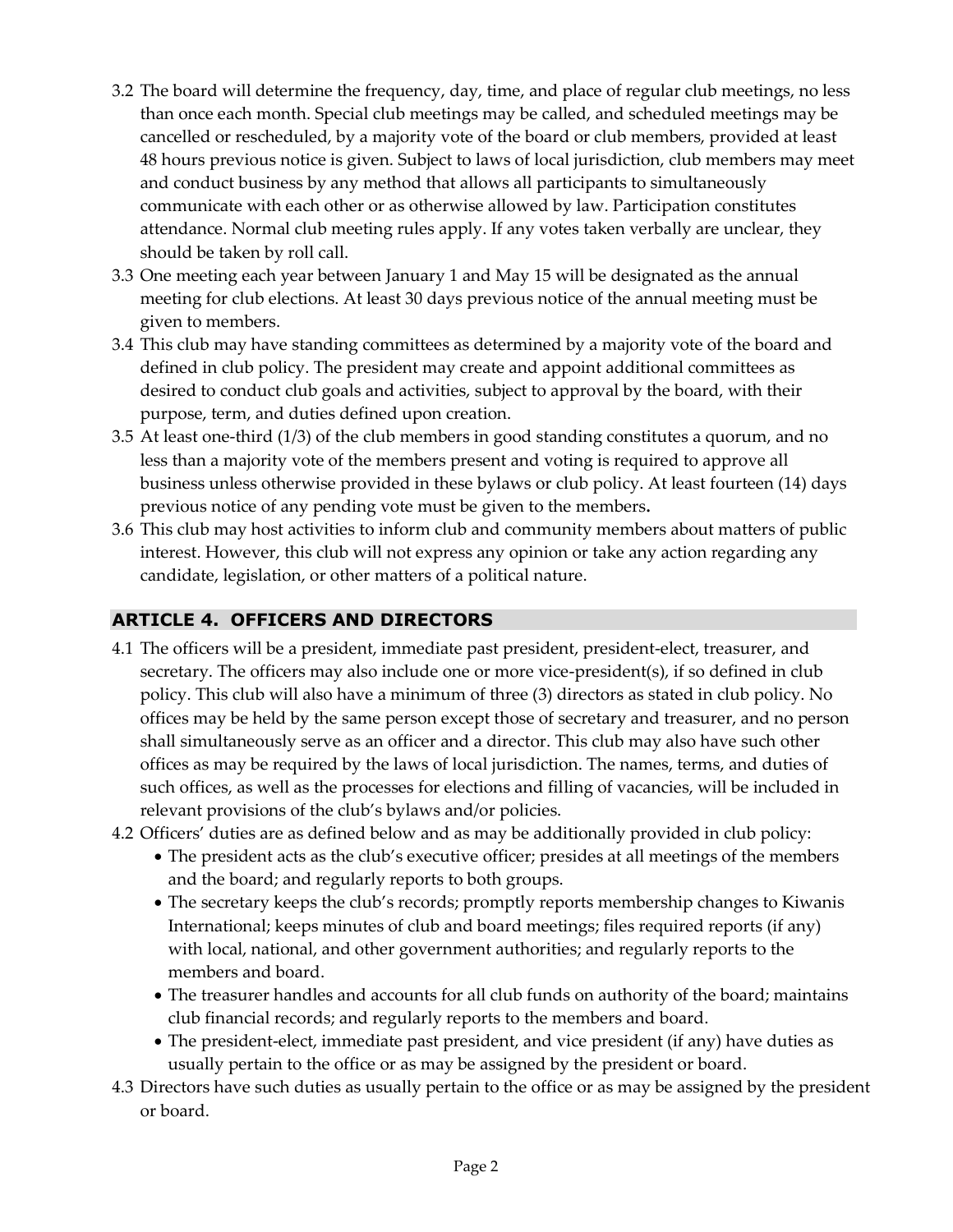## **ARTICLE 5. ELECTIONS AND VACANCIES**

- 5.1 Each officer and director (and nominees for same) must be a member in good standing with this club. Any qualified, consenting member may be nominated either in advance or from the floor, according to club policy.
- 5.2 The immediate past president is the most recent president willing and able to serve. The secretary may be either appointed or elected, as provided in club policy. All other officers and directors, including the secretary unless he/she is appointed, will be elected at the club's annual meeting by a majority vote, following a process provided in club policy.
- 5.3 The president, immediate past president, president-elect, treasurer, secretary, and vice president(s), (if any) will serve one-year or two-year terms as provided in club policy, beginning October 1 of each year. Directors may serve up to three-year terms, as provided in club policy, with each term beginning October 1 after election.
- 5.4 Vacancies will be filled as follows:
	- President: by the president-elect, immediate past president, or vice president (if any), as provided in club policy.
	- Immediate past president: by the most recent president willing and able to serve.
	- For all other officers and directors, new elections will be held within 60 days, provided at least fourteen (14) days previous notice of the meeting and nomination(s) is given to the members. However, if the secretary is appointed, the president will appoint someone to fill the vacancy, subject to approval by the board.

## **ARTICLE 6. BOARD OF DIRECTORS**

- 6.1 The club board of directors (referred to in these bylaws as "board") consists of the president, immediate past president, president-elect, treasurer, secretary, vice president(s) (if any), and all directors, and such other positions as may be required by the laws of local jurisdiction.
- 6.2 The board has the following responsibilities:
	- Provide general management of the club not otherwise delegated to the membership in these bylaws or club policy.
	- Assure the club complies with applicable governmental rules and regulations.
	- Determine the good-standing status of members in accordance with club policy.
	- Perform other duties as provided in these bylaws and club policy.
- 6.3 A majority of the members of the entire board constitutes a quorum, and a majority vote of the board members present and voting is required for all business unless otherwise provided in these bylaws or club policy.
- 6.4 The board will meet regularly at a designated place and time that it determines. The board may hold special meetings at the call of the president or a majority vote of the board, provided at least forty-eight (48) hours previous notice is given to board members of the date, time, place, and topic(s). Subject to laws of local jurisdiction, the board may meet and conduct business by any method that allows all participants to simultaneously communicate with each other or as otherwise allowed by law. Participation constitutes attendance. Normal board meeting rules apply. If any votes taken verbally are unclear, they should be taken by roll call.
- 6.5 The board may take no action in conflict with an action of the membership. Other than disciplinary measures, an action of the board may be rescinded or amended by two-thirds (2/3) vote of the club members present and voting, provided at least fourteen (14) days previous notice is given to the members.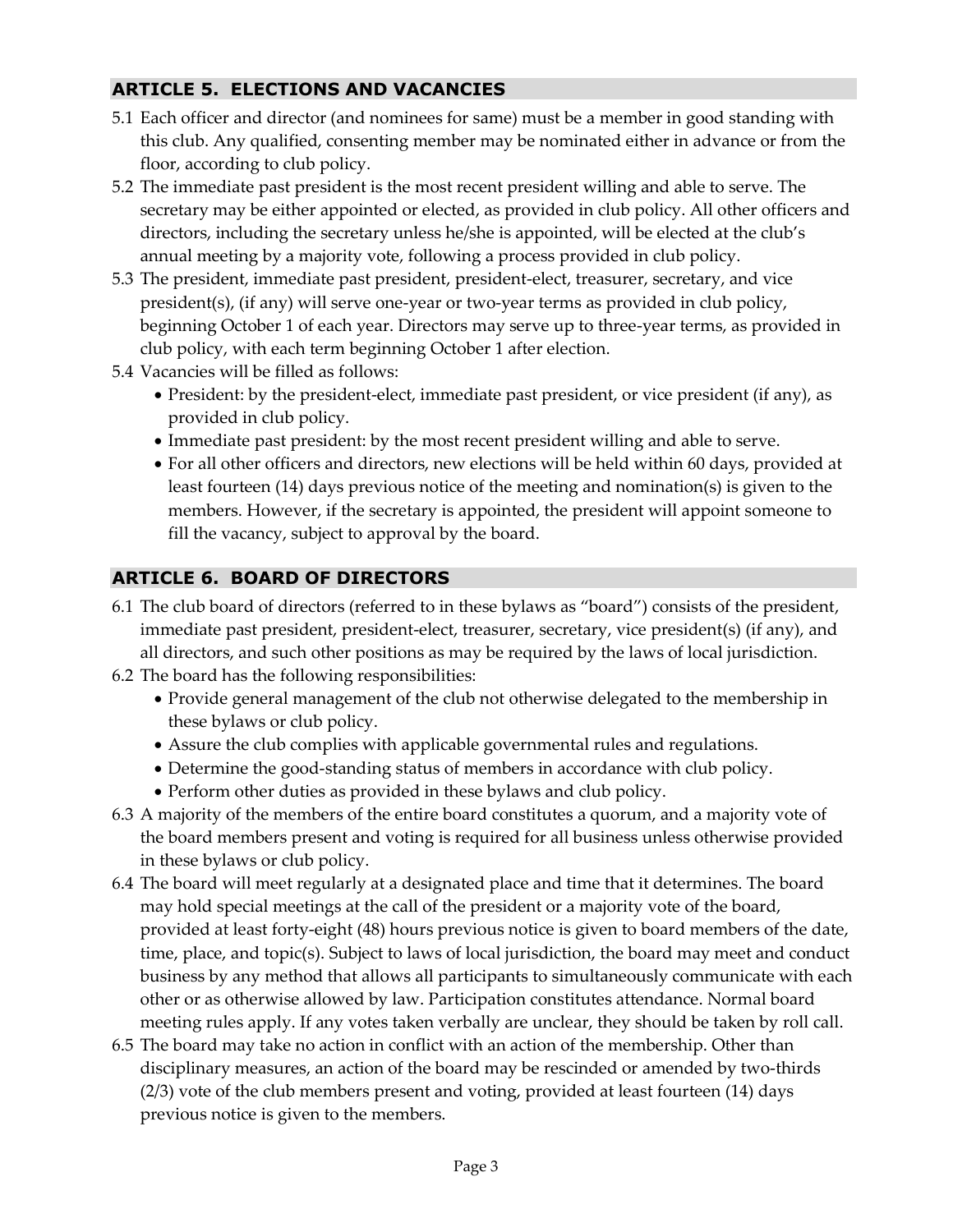# **ARTICLE 7. DISCIPLINE**

7.1 "Conduct unbecoming a member of the Kiwanis family" is defined in Kiwanis International Policy as any conduct that:

- is incompatible with the best interests of the public or of members of the Kiwanis family; or
- tends to harm the standing of Kiwanis in the local or global community.
- 7.2 a. If a written allegation of "conduct unbecoming a member of the Kiwanis family" is made against a member of a Kiwanis club, the club president shall immediately request from Kiwanis International a copy of the detailed procedures to be followed by clubs and shall appoint a special investigator to investigate the matter (or, if the club president is accused, the immediate past president shall act).
	- b. The Board shall consider the investigation report and determine whether to hold a hearing on the matter. The President shall notify the accused member of the investigation results and whether the Board intends to pursue the allegation(s). If a hearing is held, the board shall then meet and report its decision, whether the member did or did not engage in "conduct unbecoming" and, based on that decision, the appropriate disciplinary action, if any, as follows: informal counseling, a verbal reprimand, written reprimand, suspension from office or club membership, or removal from office or club membership. The determination of the discipline should be based on the seriousness of the unbecoming conduct. All disciplinary actions shall be documented in club records.
	- c. If either the accused member or the investigator believes that some part of the investigation process was faulty or the determination was incorrect, either party has the right to appeal in writing the board's decision(s) to the club membership. The appeal shall be heard at a special meeting of the club members in good standing. The decision of the club membership to uphold, reverse or change the board's decisions(s) shall be final.
	- d. If, at any point during the "conduct unbecoming" process, possible criminal wrongdoing is discovered, the matter shall be reported to the proper authorities.
	- e. All materials, facts, and information related to the investigation, determination, and appeal (if any) shall be kept confidential at all times by any parties or persons involved in any part of the process.
	- f. The club shall retain all official records on the matter (allegation report, investigation report, hearing record, board report, and appeal record if any) in a confidential file as long as required by applicable law, and shall send a copy to the Executive Director of Kiwanis International, to be retained in a confidential file.
- 7.3 A club shall discipline any member whose conduct is determined by the club to be "conduct unbecoming a member of the Kiwanis family,' or else the club shall be considered out of compliance with acceptable standards of Kiwanis International and may have its charter suspended or revoked as provided in the Kiwanis International Bylaws.
- 7.4 If an officer or director is alleged by the president or a majority vote of the board to be failing to perform his/her duties, the board will investigate the allegation and determine the matter at a special meeting in executive session held within forty-five (45) days after the investigation is complete or as soon as reasonably possible. Written notice of the allegation, investigation, and meeting must be given to the accused member at least thirty (30) days prior to the hearing. The accused member will be permitted to attend the hearing and present a defense. If the allegation(s) is sustained by no less than a two-third (2/3) vote of the entire board, the position will be declared vacant.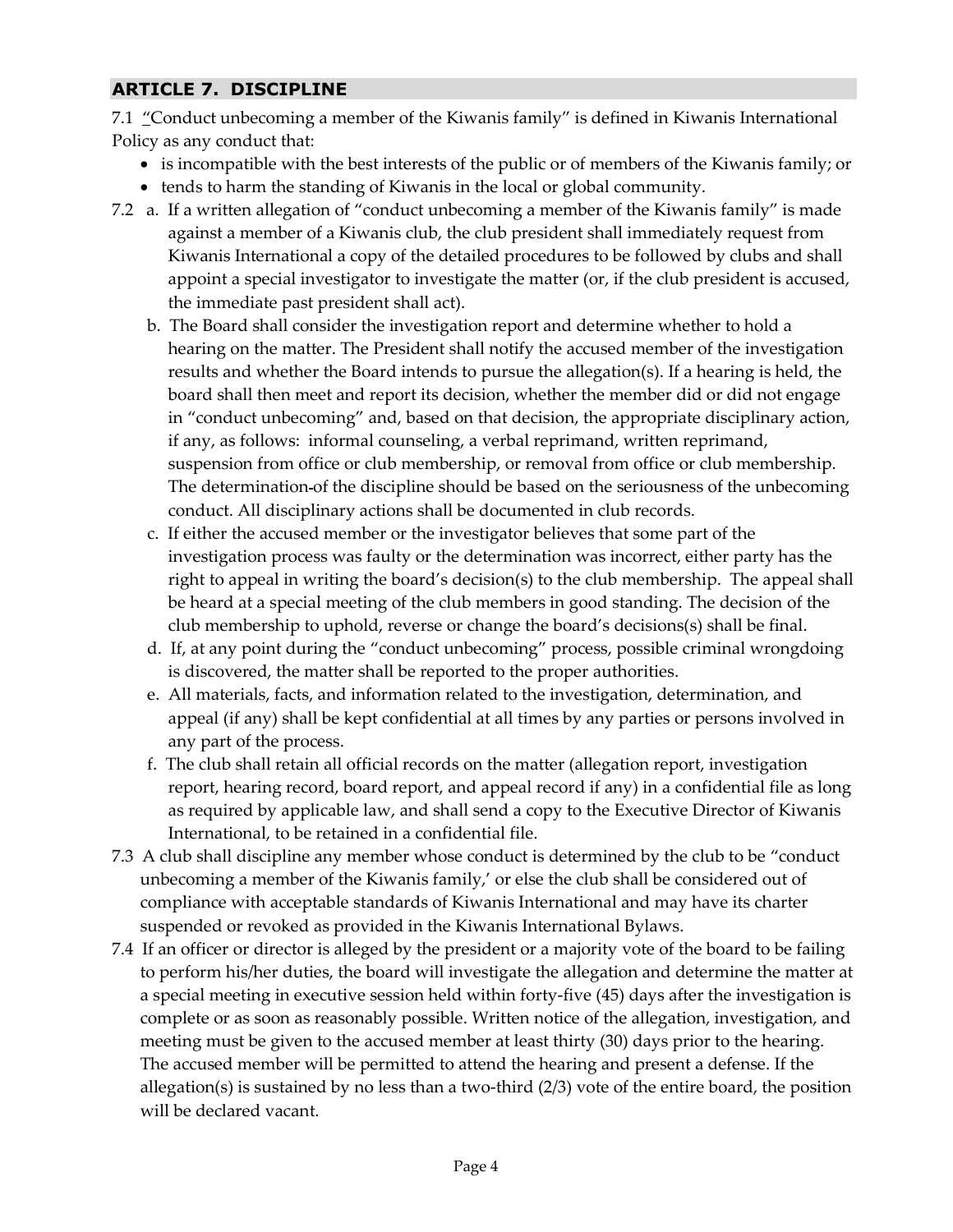## **ARTICLE 8. FUNDS AND ACCOUNTING**

- 8.1 Monies received for club service activities, regardless of source, may be used only for service activities. Separate accounting records must be maintained for service funds and administrative funds.
- 8.2 By October 15, the board will adopt separate budgets of estimated income and expenses for the administrative and service funds of the club.
- 8.3 The club's financial records will be examined annually by either (a) a qualified accounting firm; or (b) a standing financial review committee, as provided in club policy. The club's accounting records will be available for inspection by the accounting firm or the committee and, upon request, by the president or board. A written report of the annual financial examination shall be submitted to the board.
- 8.4 The board determines the official depository/ies of club funds and designates the person(s) authorized to pay club charges.
- 8.5 Club membership dues, fees, and other assessments, as provided in club policy, must be approved by two-thirds (2/3) vote of the members present and voting, provided at least fourteen (14) days previous notice of the vote and proposed amount is given to the members.
- 8.6 The club board will provide for the prompt payment of all dues, fees, and other obligations to Kiwanis International and to its district and federation (if any).
- 8.7 If this club ceases operations for any reason, the club board will provide for proper distribution of club funds or other assets, in accordance with applicable law. Funds or assets not otherwise designated will be transmitted to the Kiwanis International Foundation or the district foundation.

## **ARTICLE 9. AUTHORITIES**

- 9.1 This club's bylaws and policies will comply with all applicable laws in its local jurisdiction.
- 9.2 For authority on all matters not covered by these bylaws, the following documents will apply, in this order of priority:
	- First-Kiwanis International bylaws;
	- Second—Kiwanis International policies and procedures;
	- Third Federation bylaws (if any)
	- Fourth—District bylaws (if any)
	- Fifth—*Robert's Rules of Order Newly Revised* (latest edition)

# **ARTICLE 10. BYLAWS AND POLICIES**

- 10.1 This club will incorporate or register as required by law with the proper government authority(ies) within one (1) year from its charter date and maintain such incorporation or registration.
- 10.2 These bylaws will only be amended to comply with the Standard Form for Club Bylaws, as approved now or in the future by Kiwanis International. Amendments may be adopted by two-thirds (2/3) vote of the club members present and voting, provided at least fourteen (14) days previous notice is given to the members. These club bylaws and any amendments thereto are not effective unless approved by Kiwanis International.
- 10.3 If any provision of these bylaws is determined to be invalid, all other provisions still remain in effect.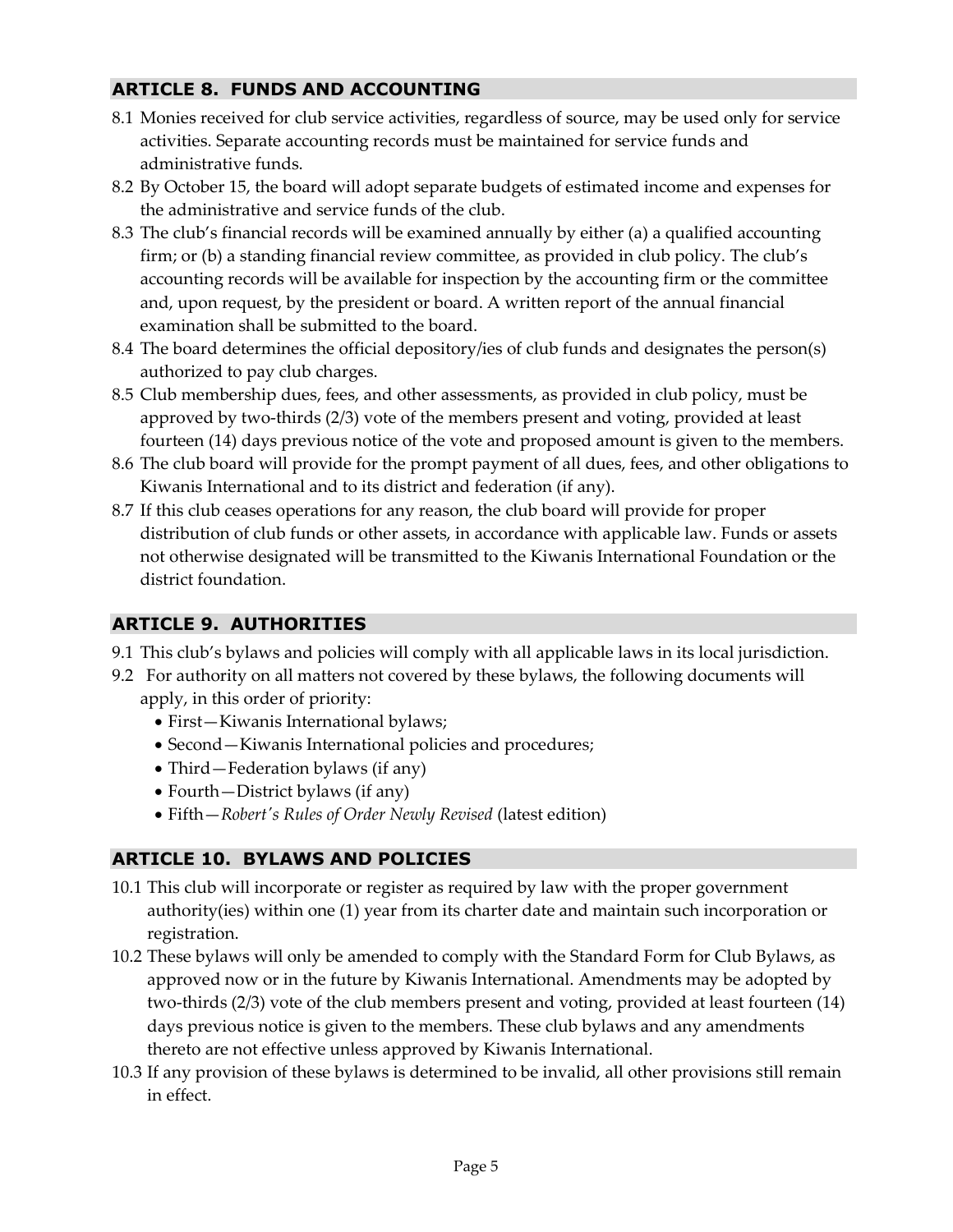- 10.4 The club membership shall consider and adopt the mandatory club policies required by Kiwanis International, which complete provisions stated in the bylaws. Adoption shall be by two-thirds (2/3) vote of the club members present and voting, provided at least fourteen (14) days previous notice is given to the club members.
- 10.5 The club board may adopt other club policies that are not in contravention of the applicable laws, club bylaws, Kiwanis International bylaws, and district and federation bylaws (if any) by at least a majority vote of the club board members present and voting, provided at least fourteen (14) days previous notice is given to the board members. *(Note: Optional Policy L has special requirements for adoption.)*

# **Mandatory Club Policies**

As stated in the club bylaws (Sec. 10.4): "The club membership shall consider and adopt the mandatory club policies required by Kiwanis International, which complete provisions stated in the bylaws. Adoption shall be by two-thirds (2/3) vote of the club members present and voting, provided at least fourteen (14) days previous notice is given to the club members."

Policies A- F must be considered, completed, and adopted by the club and submitted to Kiwanis International for approval with the club's bylaws.

### **A. CLUBS DUES AND FEES**

*Notes: Use this policy to state the current amount of dues and other fees (if any) for your club. (a) The dues and new member enrollment fee amounts should include the current Kiwanis International dues and fees, district dues and fees (and federation dues and fees, if any). (b) If new members are alumni of Service Leadership Programs, clubs should not charge them for Kiwanis International dues for two years after joining the club. (See Bylaws Section 8.5 regarding how club dues and fees are set.*

Members will pay the following financial obligations to the club:

1. Currency:\_\_\_\_\_\_\_\_\_\_\_\_\_\_

\_\_\_\_\_\_\_\_

- 2. Annual dues amount:
- 3. New member enrollment fee amount: *Note: If the enrollment fee is graduated or pro-rated, then state that, listing the minimum and maximum amounts. Example: "Graduated monthly, from \$10 to \$40."*
- 4. Other amount, if any: Item: \_\_\_\_\_\_\_\_\_\_\_\_\_\_\_\_\_\_\_\_\_\_\_\_\_\_\_\_\_\_\_\_\_\_\_\_\_\_\_\_\_\_\_\_\_ Amount:

*Note: Repeat line 4 for each 'other amount' and complete as appropriate.*

#### **B. MEMBERS IN GOOD STANDING**

*Note: Per Bylaws Section 2.2, this policy provides uniform definition of 'member in good standing' for all members of the same club.*

A member is not considered in good standing with the club if he/she: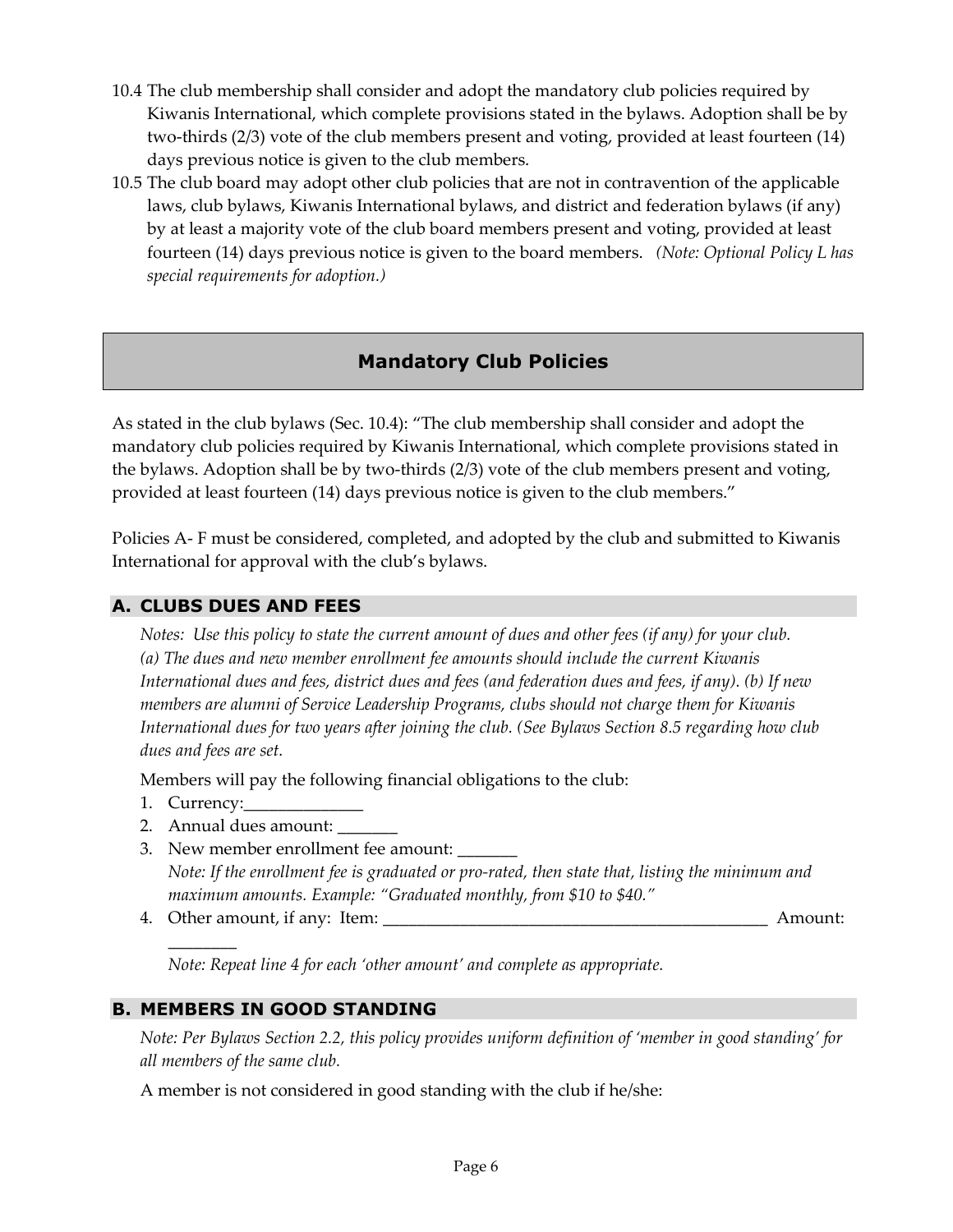1. Is more than [*choose one or both of the following by filling in the blank*: \_\_ months -or- (amount) in arrears on dues or fees owed by that member.

\_\_\_\_\_\_\_\_\_\_\_\_\_\_\_\_\_\_\_\_\_\_\_\_\_\_\_\_\_\_\_\_\_\_\_\_\_\_\_\_\_\_\_\_\_\_\_\_\_\_\_\_\_\_\_\_\_\_\_.

2. *Optional:* Other requirement(s):

*Note: This is where your club may list requirements, if any, which are not related to dues or fees. However, be cautious about listing other requirements, which must be enforced uniformly among all members.* 

## **C. OFFICERS AND DIRECTORS**

*Note: Complete the fields listed below as appropriate. (The provisions in this policy refer to Bylaws Sections 4.1 and 5.4.)*

- 1. This club has *[state number] \_\_\_* offices of vice-president. *Note: If your club has one or more offices of vice-president, state the number. If your club does not have the office of vice-president, state "0" (zero).*
- 2. This club has *[state number, three or more]* \_\_\_ directors. *Note: A minimum of three directors are required. There is no maximum number.*
- 3. A vacancy in the office of president shall be filled by *[check only one]* \_\_the president-elect -or- \_\_ immediate past president -or- \_\_ the vice president\*. *\*Note: If your club has more than one vice president, this shall be assumed to be the first vice president.*

## **D. OFFICERS AND DIRECTORS TERMS**

*Note: Per Bylaws Section 5.3, choose the appropriate number of years as the term for each officer or set of officers.*

Officers and directors terms are as follows:

- 1. President, president-elect, immediate past president, and secretary (if appointed by the president): *[check one]* \_\_1 year -or- \_\_2 years.
- 2. Secretary: *[check one]* 1 year -or- 2 years. *Note: If appointed by the president, the secretary should have the same length of term as the president.*
- 3. Treasurer: *[check one]* \_\_1 year -or- \_\_2 years
- 4. Vice-president(s) (if any): *[check one]* \_\_1 year -or- \_\_2 years
- 5. All directors: *[check one]* \_\_1 year -or- \_\_2 years -or- \_\_3 years. *Note: If either 2- or 3-year terms are chosen, the directors will be elected so that only one-half or one-third of the terms are elected each year.*

## **E. OFFICERS AND DIRECTORS ELECTION PROCESS**

*Note: Per Bylaws Article 5, each club must adopt a written process for nomination and election of club officers and directors. The following process states the basic requirements for nominations and elections. The club may add requirements at its discretion (deadlines, special forms, nominating committee, etc) or as may be required by local law.*

The election process for this club is as follows:

1. The club secretary will be *[check one]* \_\_appointed by the president and approved by the board -or- \_\_elected by the membership. If the club secretary is not elected, he/she will be appointed within one (1) week after elections are held. *Note: If the secretary and treasurer position are combined, the position should be elected, not appointed.*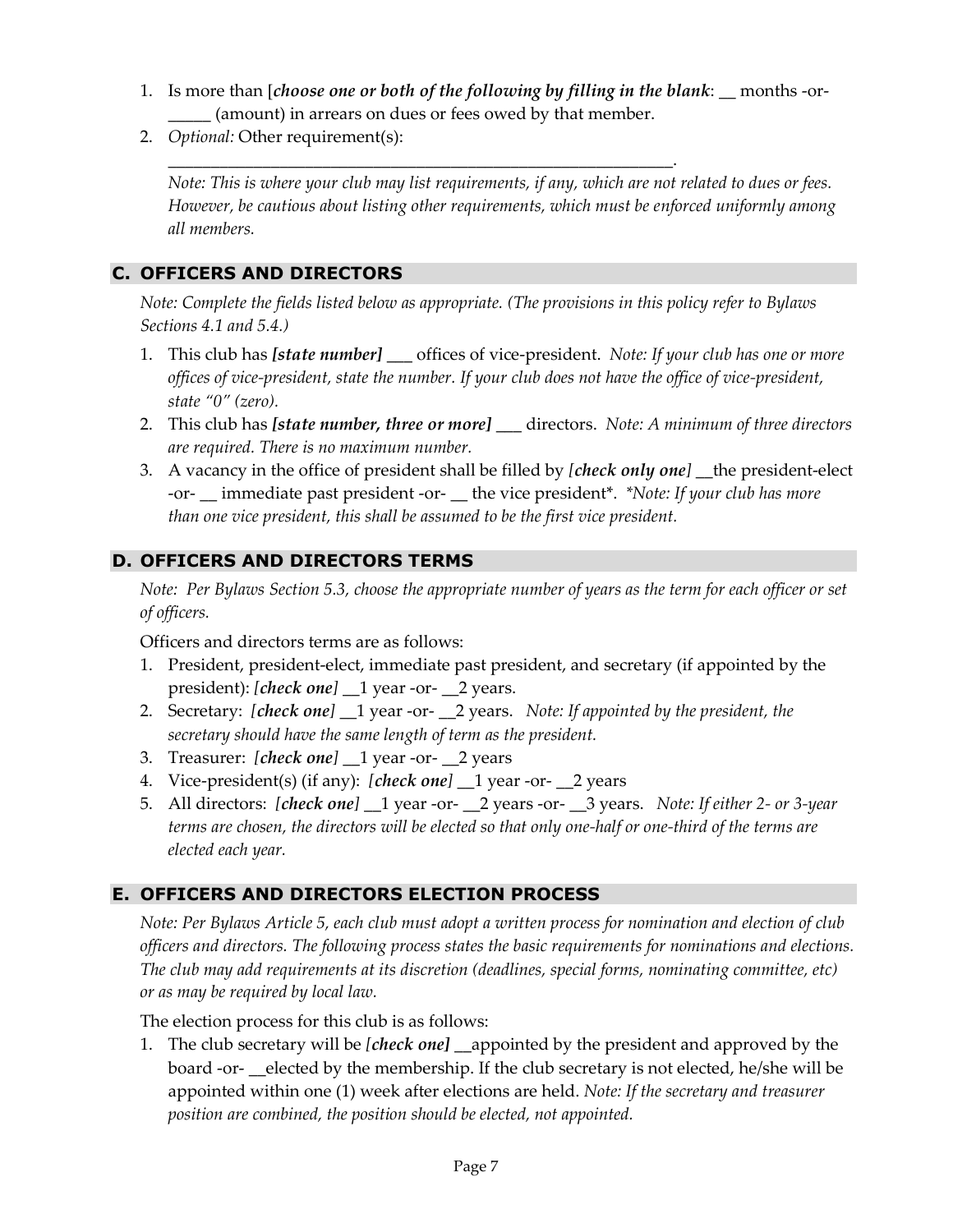- 2. Volunteers will be appointed to prepare the ballot, count the votes, and certify the results.
- 3. Nominations may be made in advance or from the floor during the annual meeting, with the consent of those nominated.
- 4. Cumulative voting is not allowed. Absentee ballots **[***check one***]**: \_\_are -or- \_\_are not allowed. Proxy ballots **[***check one***]**: \_\_are -or- \_\_are not allowed.
- 5. Ballots are only necessary when there are more nominees for an office than offices to be filled. If any ballot does not reflect a majority vote for one nominee, the nominee receiving the fewest votes will be dropped and a new vote taken for the remaining nominees; the same process will be followed until one nominee receives a majority of the votes. If there are more nominees for directors than offices to be filled, those receiving the highest number of votes will be declared elected without additional voting.
- 6. Electronic balloting is permitted for club elections. Secure website balloting is recommended to ensure privacy and accuracy. Use the KiwanisOne Club Management System or consult Kiwanis International for guidelines.
- 7. The club secretary will certify the election results to Kiwanis International (and to the district and federation, if any).
- 8. Incoming officers and directors are referred to as "-designate" (examples: president-electdesignate, secretary-designate, etc).
- 9. Additional requirements (if any) used by this club are:

\_\_\_\_\_\_\_\_\_\_\_\_\_\_\_\_\_\_\_\_\_\_\_\_\_\_\_\_\_\_\_\_\_\_\_\_\_\_.

*Note: Repeat line 9 for each additional requirement and complete as appropriate.*

### **F. ANNUAL FINANCIAL REVIEW**

To perform its annual financial examination as stated in Bylaws Section 8.3, this club: *[check one of the following]*

- 1. Hires a qualified accounting firm; or
- 2. \_\_\_\_Has a standing financial review committee composed of two or more qualified\* club members, excluding any board members. Selection of the members will be determined by vote of the *[check one]* \_\_\_\_ club board or \_\_\_\_\_ club membership. Committee members' terms shall be for one year each, October 1 – September 30. It is recommended that no person serve more than three (3) consecutive terms.

*Note: An annual examination of financial records should include, but not be limited to, bank reconciliations, income, disbursements, budgets, balance sheets and income and expense statements for both the administrative and service accounts, budgets, and any other financial records or reports of the club.*

*\*If the accounting firm is affiliated with a club member, a conflict of interest form should be completed. Contact Kiwanis International for a sample form.*

*\*\*Qualified club members are those in good standing with the club who have financial or accounting experience.*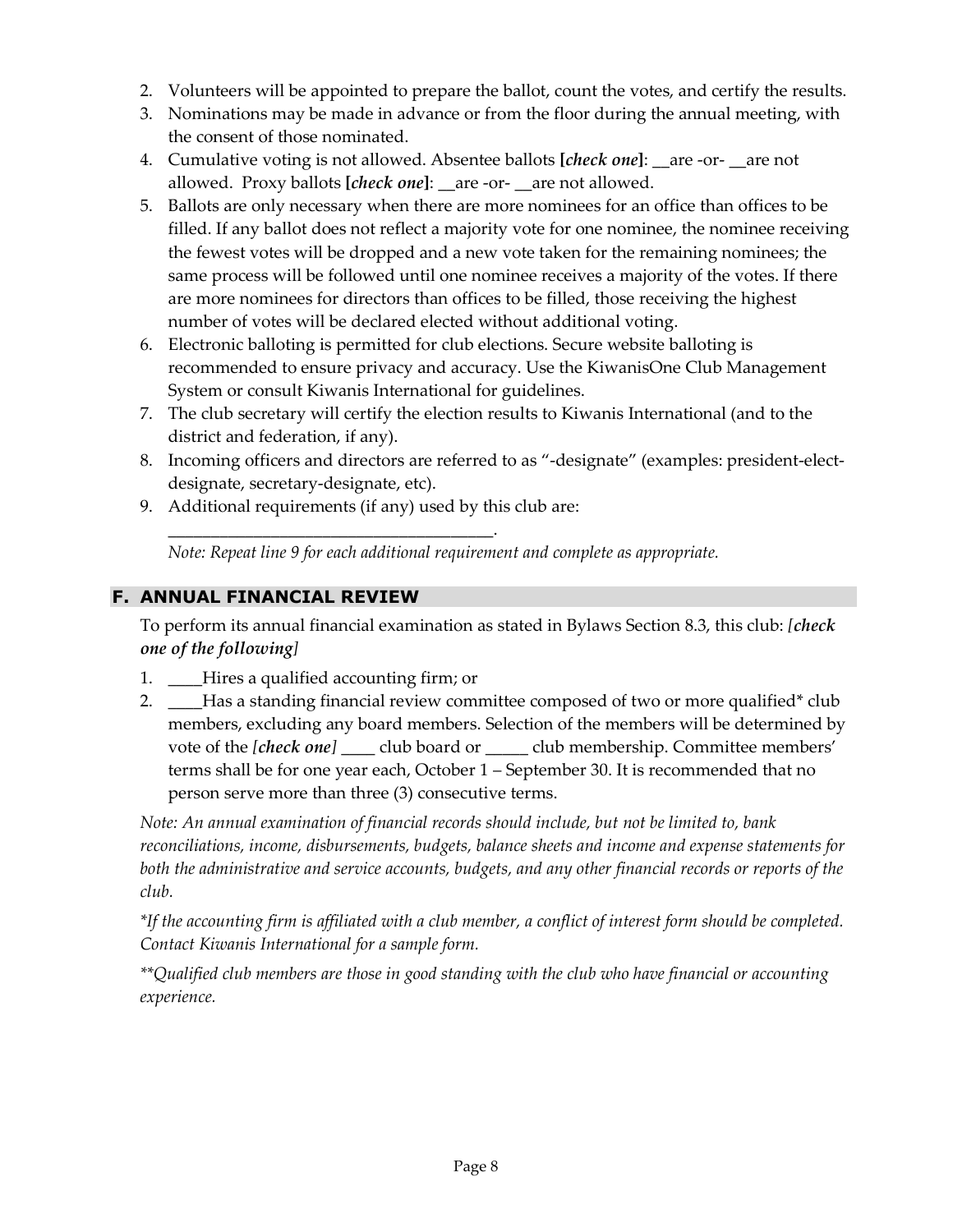# **Optional Club Policies**

As stated in the club bylaws (Sec. 10.5): "The club board may adopt other club policies that are not in contravention of the applicable laws, club bylaws, Kiwanis International bylaws, and district and federation bylaws (if any) by at least a majority vote of the club board members present and voting, provided at least fourteen (14) days previous notice is given to the board members."

The policies listed below are for consideration by the club because they may assist in club operations. However, they are not mandatory and may or may not be adopted, at the club's discretion. Optional policies do not require approval by Kiwanis International.

#### **G. OPTIONAL POLICY: CLUB MEETING INFORMATION**

*\_\_\_ Check here if the club wishes to have this policy.*

*\_\_\_ Check here if the club does not wish to use this policy.*

*Note: Per Bylaws Section 3.2, each club is required to meet no less than once per month. The club board determines the frequency, day, time, and place of regular club meetings. The club may use this policy to list club meeting information. However, this is not a reporting mechanism; if your club's meeting information changes, please report it separately to Kiwanis International.*

1. This club meets **[select one]**: \_\_\_ weekly \_\_\_twice per month \_\_\_ monthly, as follows: *Examples: "Every Monday at 11:30 am"; or "1st and 3rd Wednesday at 7:30am."* 

\_\_\_\_\_\_\_\_\_\_\_\_\_\_\_\_\_\_\_\_\_\_\_\_\_\_\_\_\_\_\_\_\_\_\_\_\_\_\_\_\_\_\_\_\_\_\_\_\_\_\_\_\_\_\_\_\_\_\_\_\_\_\_\_\_\_\_\_\_\_\_\_\_\_\_\_\_\_\_\_

2. Club satellite meeting (if any):

*Note: If the club has more than one satellite meeting, repeat line 2 and complete as appropriate.*

#### **H. OPTIONAL POLICY: ADDITIONAL DUTIES (if any) OF OFFICERS AND DIRECTORS**

\_\_\_\_\_\_\_\_\_\_\_\_\_\_\_\_\_\_\_\_\_\_\_\_\_\_\_\_\_\_\_\_\_\_\_\_\_\_\_\_\_\_\_\_\_\_\_\_\_\_\_\_\_\_\_\_\_\_\_\_.

- *\_\_\_ Check here if the club wishes to have this policy.*
- *\_\_\_ Check here if the club does not wish to use this policy.*

*Note: Per Bylaws Section 4.2, additional duties are not required, but may be added at the club's discretion.*

Officer's and directors' duties, other than those defined in the club bylaws, are as follows:

1. President:

\_\_\_\_\_\_\_.

- 2. President-elect: \_\_\_\_\_\_\_\_\_\_\_\_\_\_\_\_\_\_\_\_\_\_\_\_\_\_\_\_\_\_\_\_\_\_\_\_\_\_\_\_\_\_\_\_\_\_\_\_\_\_\_\_\_\_\_\_\_\_\_\_\_\_\_\_
- 3. Immediate past president: \_\_\_\_\_\_\_\_\_\_\_\_\_\_\_\_\_\_\_\_\_\_\_\_\_\_\_\_\_\_\_\_\_\_\_\_\_\_\_\_\_\_\_\_\_\_\_\_\_\_\_\_\_\_
- 4. Secretary: \_\_\_\_\_\_\_\_\_\_\_\_\_\_\_\_\_\_\_\_\_\_\_\_\_\_\_\_\_\_\_\_\_\_\_\_\_\_\_\_\_\_\_\_\_\_\_\_\_\_\_\_\_\_\_\_\_\_\_\_\_\_\_\_\_\_\_\_\_
- 5. Treasurer:  $\overline{z}$
- 6. Vice president (if any):
- 7. Directors: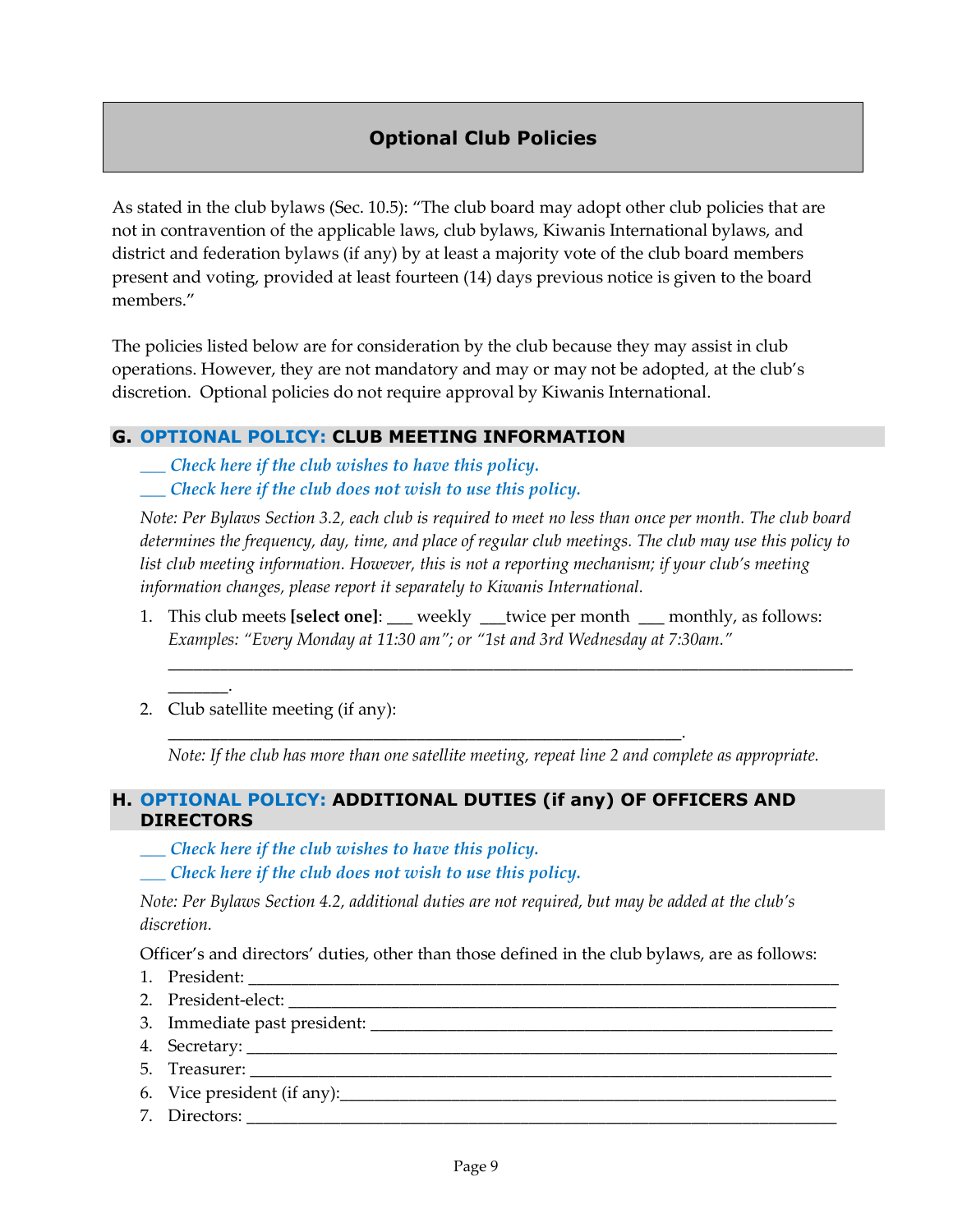### **I. OPTIONAL POLICY: STANDING COMMITTEES (if any)**

*\_\_\_ Check here if the club wishes to have this policy. \_\_\_ Check here if the club does not wish to use this policy.*

*Notes: (a) Per Bylaws Section 3.4, list all relevant standing committees. Kiwanis International recommends each club have standing committees on Membership (covers growth, retention, education, and public relations); Programs (covers club meetings and special events); and Service and Fundraising (covers community services, Service Leadership Program, and the Kiwanis International global campaign for children). These topics may be divided into separate committees. (b) If the club has opted for a standing Financial Review Committee in Policy F, you do not need to re-state that committee here.*

This club has the following standing committees:

| Duties:                                                                                                                                                                                                                       |
|-------------------------------------------------------------------------------------------------------------------------------------------------------------------------------------------------------------------------------|
| and such other duties as may be assigned by the board.                                                                                                                                                                        |
|                                                                                                                                                                                                                               |
|                                                                                                                                                                                                                               |
|                                                                                                                                                                                                                               |
| and such other duties as may be assigned by the board.                                                                                                                                                                        |
|                                                                                                                                                                                                                               |
|                                                                                                                                                                                                                               |
|                                                                                                                                                                                                                               |
| . The contract of the contract of the contract of the contract of the contract of the contract of the contract of the contract of the contract of the contract of the contract of the contract of the contract of the contrac |

and such other duties as may be assigned by the board.

*Note: If your club has additional standing committees, repeat the name, purpose, and duties lines above and complete as appropriate.*

## **J. OPTIONAL POLICY: OTHER CLUB POSITIONS (if any)**

*\_\_\_ Check here if the club wishes to have this policy.*

*\_\_\_ Check here if the club does not wish to use this policy.*

*Note: Per Bylaws Section 6.1, use this policy to list any non-officer positions the club normally utilizes. If the club does not have or want any additional positions, disregard this option.*

In addition to officers and directors specified in the bylaws and standing committees stated above, this club has the following other positions (such as administrative secretary, assistant treasurer, etc):

1. Position:  $\text{Term: } \text{year(s)}$ Duties: \_\_\_\_\_\_\_\_\_\_\_\_\_\_\_\_\_\_\_\_\_\_\_\_\_\_\_\_\_\_\_\_\_\_\_\_\_\_\_\_\_\_\_\_\_\_\_\_\_\_\_\_\_\_\_\_\_\_\_\_\_\_\_\_\_\_\_\_\_\_\_

Who appoints or elects the position:

*Note: If the club has more than one 'other position,' repeat the lines above and complete as appropriate.)*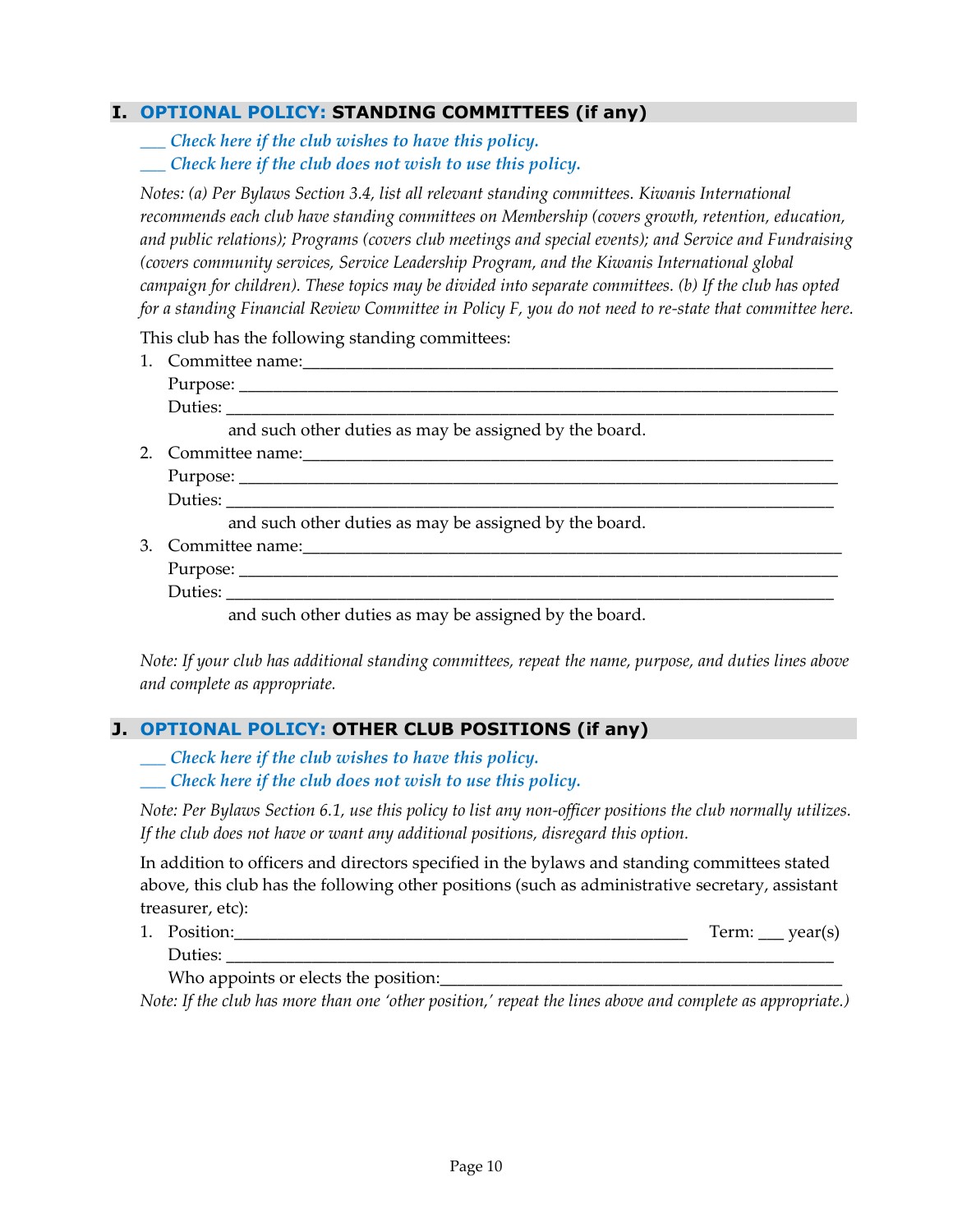### **K. OPTIONAL POLICY: SPECIAL VOTE REQUIREMENTS (if any)**

*\_\_\_ Check here if the club wishes to have this policy. \_\_\_ Check here if the club does not wish to use this policy.*

*Notes: (a) If the club wishes to require a vote on something not specified in the bylaws or mandatory policies, it should list it/them below. (b) Or, if the club wishes to require a higher vote than that stated in the bylaws or mandatory policies, it should list it/them below. (c) The requirement for such votes must first be adopted by each body they pertain to: the club board and/or the club membership. (d) If the club does not have any special items or higher vote requirements, disregard this option. This policy pertains to the Bylaws generally.*

The vote required for particular types of business not covered in the club bylaws is as follows:

1. Type of

business:\_\_\_\_\_\_\_\_\_\_\_\_\_\_\_\_\_\_\_\_\_\_\_\_\_\_\_\_\_\_\_\_\_\_\_\_\_\_\_\_\_\_\_\_\_\_\_\_\_\_\_\_\_\_\_\_\_\_\_\_\_\_\_\_\_\_\_\_\_\_\_ requires [*check one*: \_\_majority -or- \_\_two-thirds -or- (other vote: state it here)\_\_\_\_\_\_\_\_\_\_\_\_] vote of the club [*check one* \_\_board -or- \_\_ members] upon *[add number]* \_\_\_\_\_\_\_\_\_\_\_\_\_\_\_\_\_\_\_\_ days previous notice.

*Note: If the club has more than one special vote requirement, repeat the lines above and complete as appropriate.*

### **L. OPTIONAL POLICY: SPECIAL MEMBERSHIP TYPES (if any)**

*\_\_\_ Check here if the club wishes to have this policy. \_\_\_ Check here if the club does not wish to use this policy.*

*Note: Use this policy to state any special types of membership the club may establish. If the club has no special membership types, disregard this option.*

 *Clubs are urged to use caution and give thorough advance consideration before adopting any special types of membership***.** *Adoption of special types of membership requires a threefourths (3/4) vote of the club membership present and voting. Be aware that the only membership type recognized by Kiwanis International for dues, voting, or any other purposes is active (regular) membership and that full dues and fees must be paid by the club to Kiwanis International and the district (and federation, if any) for all members reported on the annual club roster, regardless of any discounts the club may grant for some membership types. All dues-paying members have the right of voting on club issues and holding club office or director positions, as provided in Section 2.2 of the club bylaws.*

This club has the following special types of memberships with the stated criteria and benefits for each.

1. Special membership type (name):\_\_\_\_\_\_\_\_\_\_\_\_\_\_\_\_\_\_\_\_\_\_\_\_\_\_\_\_\_\_\_\_\_\_\_\_\_\_\_\_\_\_\_\_\_\_\_\_\_ Special criteria: \_\_\_\_\_\_\_\_\_\_\_\_\_\_\_\_\_\_\_\_\_\_\_\_\_\_\_\_\_\_\_\_\_\_\_\_\_\_\_\_\_\_\_\_\_\_\_\_\_\_\_\_\_\_\_\_\_\_\_\_\_\_\_\_\_

Special benefits:

*Note: If the club has more than one special membership type, repeat the lines above and complete as appropriate.*